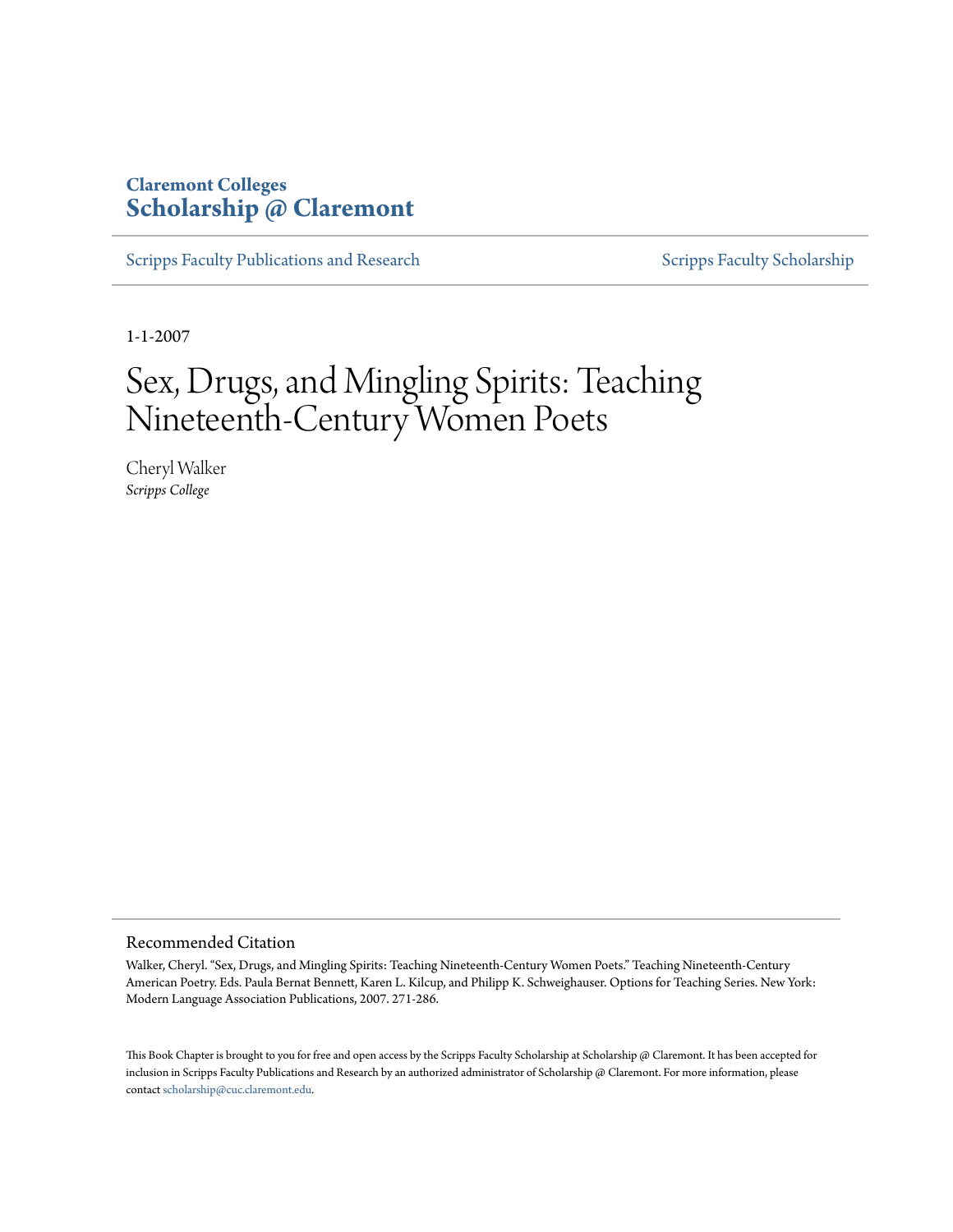### **Cheryl Lawson Walker**

# **Sex, Drugs, and Mingling Spirits: Teaching Nineteenth-Century Women Poets**

It hasn't always been easy to teach nineteenth-century women's poetry to my students-smart young women in twenty-first-century southern California who know more about life than I did when I was their age. Some have complained that these poems are too distant from them, too alien, but other students have been all too ready to transform themselves into Victorians, without a clue that the world of these women was in important ways different from ours. These responses are problematic in different ways, but they share a failure to connect to history that prevents students from encountering the poetry on anything like its own territory.

I often try to alleviate this difficulty by assigning groups of poemsfor example, poems that concern sex, drugs, and the otherworldly, topics that have some resonance with today's youth. It comes as a surprise to many students that women in the nineteenth century wrote passionately about sexuality, that drug use was fairly widespread among women of the middle class, and that religious feeling was beginning to express itself in less doctrinal and more ardently mystical terms. To give students some background about these matters, I have put several historical sources on reserve, assigning individual students to read parts of them and then give brief five-to-ten-minute reports about what they have found. This method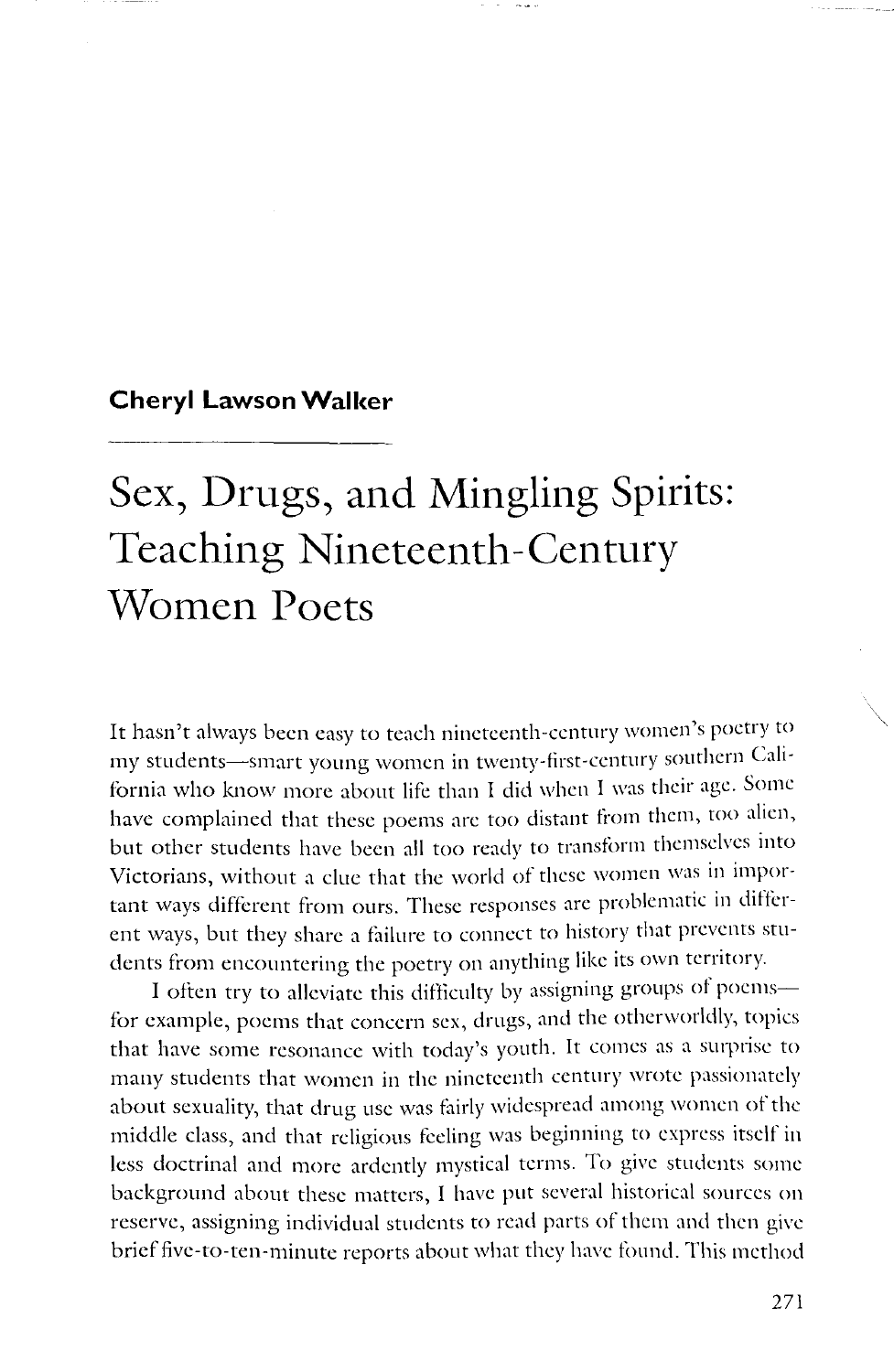#### 272 Sex, Drugs

has two advantages. The reports put the class on notice that the world of Victorian America was not quite as straight-laced as they might think. Furthermore, the students who have done the outside reading now have an investment in making sure that the poems are interpreted in accordance with the historical record. They arc therefore more likely to want to get involved in the discussion.

Before I move to the texts we read, let me make some preliminary observations. The assignments suggested here might best be addressed in one long (two-hour) class or two short (one-hour) classes. My model is the American literature survey, but other kinds of courses can also accommodate these insertions. I have included Emily Dickinson in my groupings, but of course Dickinson's work deserves at least one class of its own. The suggestions I offer are not meant to be in any sense exhaustive. Other poems, other topics, and other historical works would do just as well, but these following clusters have been used successfully. Finally, I usually order the anthology I edited, *American Women Poets of the Nineteenth Century,* so most references in this essay are to this text. But the extracts can sometimes be found elsewhere, and in all cases I provide a few other sources. Dickinson, for example, is not included in my anthology, so her work is always supplementary.

#### **Sex**

 $\Big)$ 

It is not a bad idea to begin with sex. Despite what used to be said about the prudish Victorians, sex, as we know from many historical sources, was widely discussed in nineteenth-century periodicals, advice books, and literature-and not always negatively. Among social problems, prostitutes and unwed mothers were frequent topics of concern. Unwed mothers were often represented as likely to become prostitutes. Stories of seduction (one might think of the late example of Stephen Crane's *Maggie: A Girl of the Streets,* but one could also cite William **Hill** Brown's 1789 novel The Power of Sympathy) typically focused on a rake who takes advantage of an innocent young girl, causing her downfall while he escapes unscathed. Though much of this literature was moralistic, designed to warn young girls not to risk their reputations, some of it took a quite different tone, providing salacious entertainment for those who were not so interested in upholding bourgeois Victorian standards.

In *Beneath the American Renaissance: The Subversive Imagination in* the Age of Emerson and Melville, David S. Reynolds, exploring the "subversive" genre of sensationalist literature about sex, writes: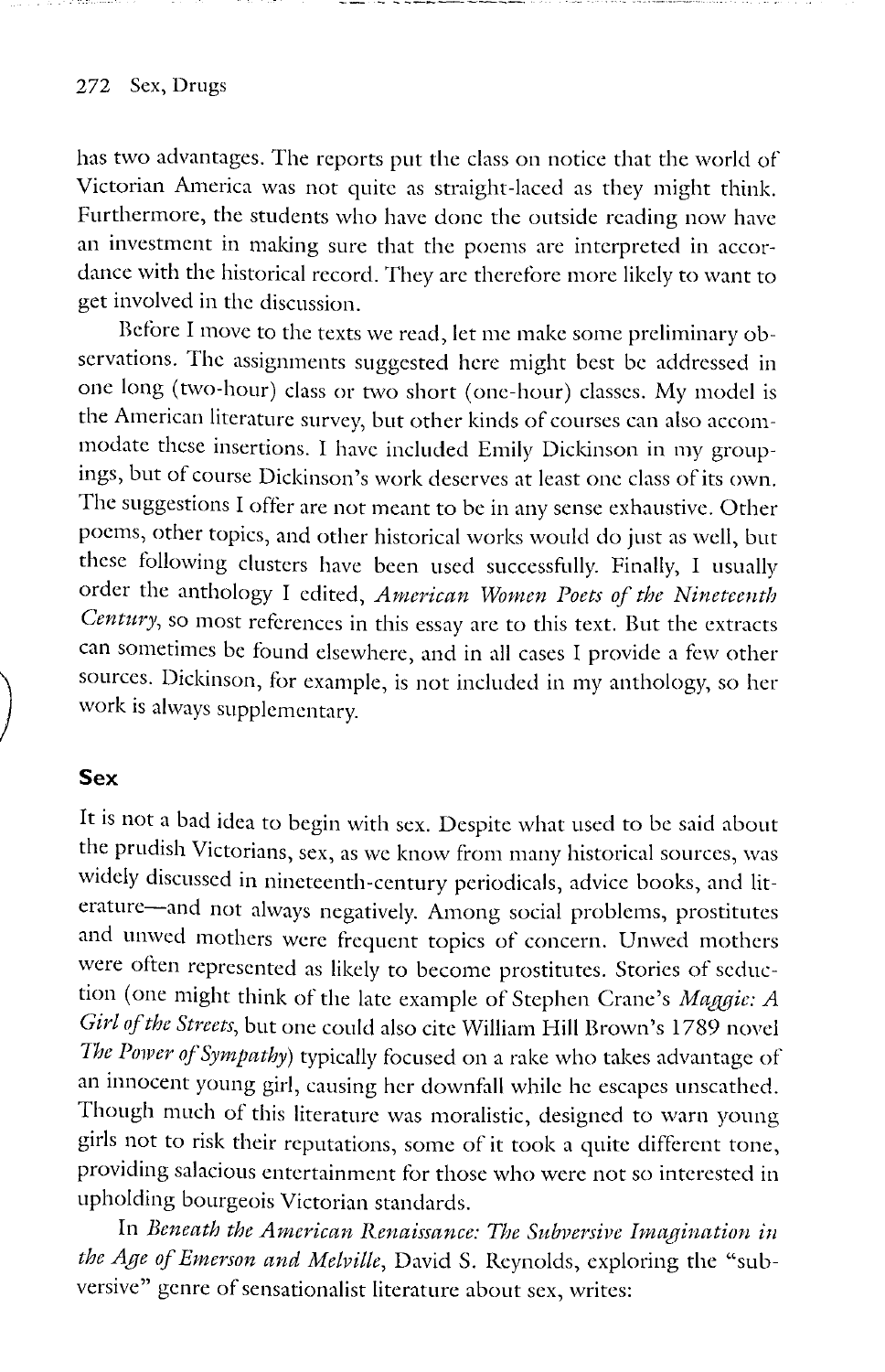Although reliable primary evidence of antebellum sexual habits is frustratingly scarce, enough evidence survives to explode the longstanding myth that there was an all-powerful cult of domesticity that governed daily behavior and kept America a prudish, highly moralistic culture. True, such a conservative outlook was promoted in popular ladies' magazines and etiquette books. But the cult of domesticity was itself, like conventional fiction, an ideological response to reading habits that were far more inclined to the scabrous and illicit than is commonly supposed. (211)

Students who read the chapter "The Erotic Imagination" in Reynolds's book will discover that the 1840s, a formative period for many women poets in my anthology, saw the full expression of many anti-Victorian attitudes and practices. "In this decade," Reynolds claims, "the awakening recognition of sexual desire was waging a titanic struggle against the residual repressiveness of the Puritan conscience" (222).

Popular literature, such as that written by George Thompson, focused on women's powerful sex drive. In his nearly one hundred novels, women are portrayed as nymphomaniacs; adulteresses; and partakers of many varieties of illicit sex, including incest. George Lippard's "voyeur style" made his novel *The Quaker City* infamous as "the immoral work of the age" (216). Yet he had a large readership. His heroines, the "animalistic" Dora Livingstone (217) and the virginal Mary Arlington, arc treated to highly suggestive descriptions filled with sexually charged metaphors. Both writers contested the Romantic view of women as purer and more morally elevated than their male counterparts. In tact, if anything, the women in this popular and subversive literature were made to seem fiercer in their sexual demands than the men.

Though cult-of-domesticity literature-in which women are presented as pious, pure, domestic, and submissive-was also widely available in the nineteenth century, the very fact that so many advice manuals focused on the negative consequences of women giving vent to their passions suggests that female purity was in large part a patriarchal construct designed to keep women in their place rather than a generally accurate description. In 1846 Mary Gove Nichols, a sexual reformer, gave a widely publicized speech in which she declared that many women engaged in masturbation because they found it more satisfying (and safer) than relations with men.

Helen Lefkowitz Horowitz's *Re-reading Sex: Battles over Sexual Knowledge and Suppression in Nineteenth-Century America* is a more carefully researched history of nineteenth-century attitudes, and it picks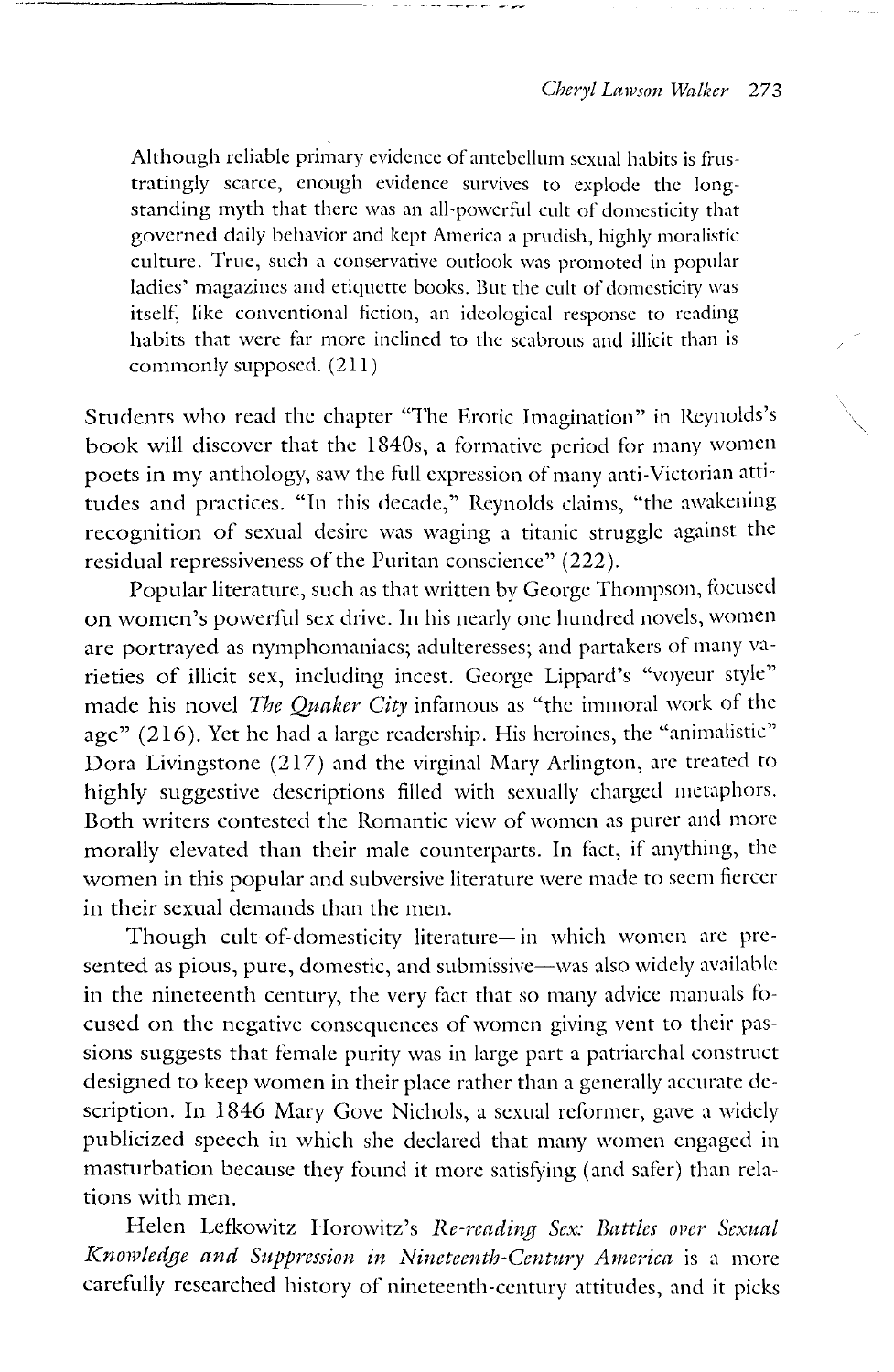#### 274 Sex, Drugs

up where Reynolds leaves off. Less interested in literary works, Horowitz deals more with social movements, such as the free-love crusade of Victoria Woodhull. Her study of obscenity trials over the course of the century allows her to chart changes in attitudes toward sexuality. She too finds the century multivalent in its attitudes about sex, she too notes the popularity of erotic materials and racy books, and she too mulls over the concern with masturbation in medical handbooks and obscenity trials. As more than one social historian has noted, public discourse became more repressive after the Civil War and "legal suppression, especially after 1873, had a powerful effect on what could be published about sex at that time" ( 14 ). Students would do well to read the introduction and then read around in the rest of Horowitz's book in order to find material specifically relevant to the poems.

------

I found two chapters particularly useful: "Placing Sex at the Core of Being" and "Sex Talk in the Open."

Karen Lystra's chapter "Secrecy, Sin, and Sexual Enticement" in Searching the Heart: Women, Men, and Romantic Love in Nineteenth-*Century America* also confirms the appetitive nature of female sexuality. She writes:

Contrary to stereotype, American advisers from enthusiasts to restrictionists recognized the sexual appetites of women as well as men. Though post-Civil War sexual and moral advisers were much more explicit than their antebellum colleagues, there was considerable unanimity in guidebooks through the Victorian period that both men and women had a natural sexual urge. (102)

Lystra docs caution, however, that in some of the most prominent medical manuals, women were represented as "less passionate than men, slower to be aroused, less knowledgeable, or shyer" ( 117).

Material from these historical sources can provide interesting and helpful background for the study of a cluster of nineteenth-century women's poems about sexual desire. The poems I often assign here arc Dickinson's "Wild nights-Wild nights!" (poem 269) and "In winter in my room" (poem 1742), Frances Osgood's "The Cocoa-Nut Tree," Ella Wheeler Wilcox's "The Tiger," Julia Ward Howe's "The Soul-Hunter," and especially the poems of Rose Terry Cooke-for example, "A Story," "Captive," "Monotropa," "Semele," and "In the Hammock." Except for Dickinson's poems, all these are contained in *American Women Poets of the Nineteenth Century.*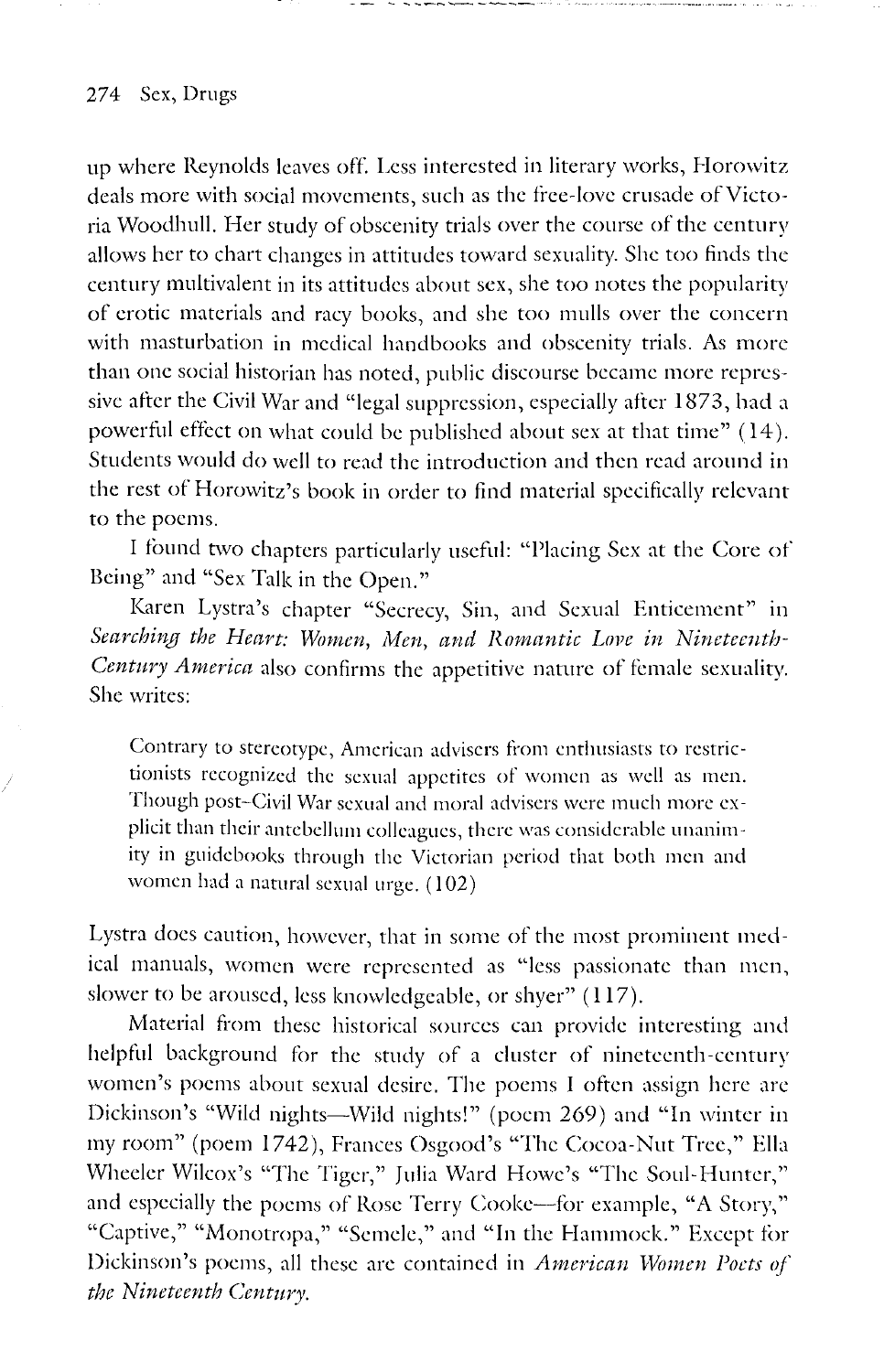Howe's "The Soul-Hunter" is a powerful poem whose imagery may well have influenced Crane's portrayal of Maggie's fate at the hands of a monstrous figure who "hunts so late, so dark." In any case, it, like Cooke's "A Story," corresponds in many ways to the monitory works that were addressed to young women who might be inclined to listen to the blandishments of a seducer. "The Soul-Hunter" is specifically addressed to a "maiden," and the poet tells her that she should drown herself, throw herself into the fire, or lock herself living in the tomb before listening to this evil man "who lures thee like a bird." It is impossible to miss the sexual overtones of the threat posed by this figure:

He hath such promise, silver sweet, Such silken hands, such fiery feet, That, where his look has charmed the prey, His swift-winged passion forces way, Who hunts so late, so dark. (C. Walker, *American Wimzen Poets* 152)

Whatever it is that he hides under his cloak, it suggests the potent virility that the poem presents in such terrifying terms. The poem therefore accords well with Dickinson's fantasy "In winter in my room" and Wilcox's "The Tiger."

Dickinson's poem is particularly responsive to Freudian interpretation. The worm, "pink lank and warm," becomes a snake "In feature as the worm before  $\angle$  But ringed with power." When the snake "to a Rhythm *Slim / Secreted in his Form / As Patterns swim / Projected him," the* speaker runs as fast as she can in the opposite direction ( *Poons,* poem 1742). Given the fear of sexuality that some nineteenth-century texts seemed meant to evoke in young women, it is not hard to understand why Dickinson herself might find the fantasy of male sexuality so disturbing (it has been suggested that her proclivities were mainly lesbian [sec M. Smith, "Belle" and Rowing; Bennett, "Pea"), though it must be said that in both the famous "man of noon" letter *(Letters*, letter 93) and in "In winter in my room" the specter of male lust is also strangely attractive.

Some poems reflect this ambivalence, whereas others seem blithely unconcerned about the power dynamic that made and still makes heterosexual relationships different and more dangerous for females than for males. Osgood, for example, gives us the overtly phallic "Cocoa-Nut Tree" as an enticement, "With its stately shaft, and its verdant crown, / And its fruit in clusters drooping down" (C. Walker, *American Women*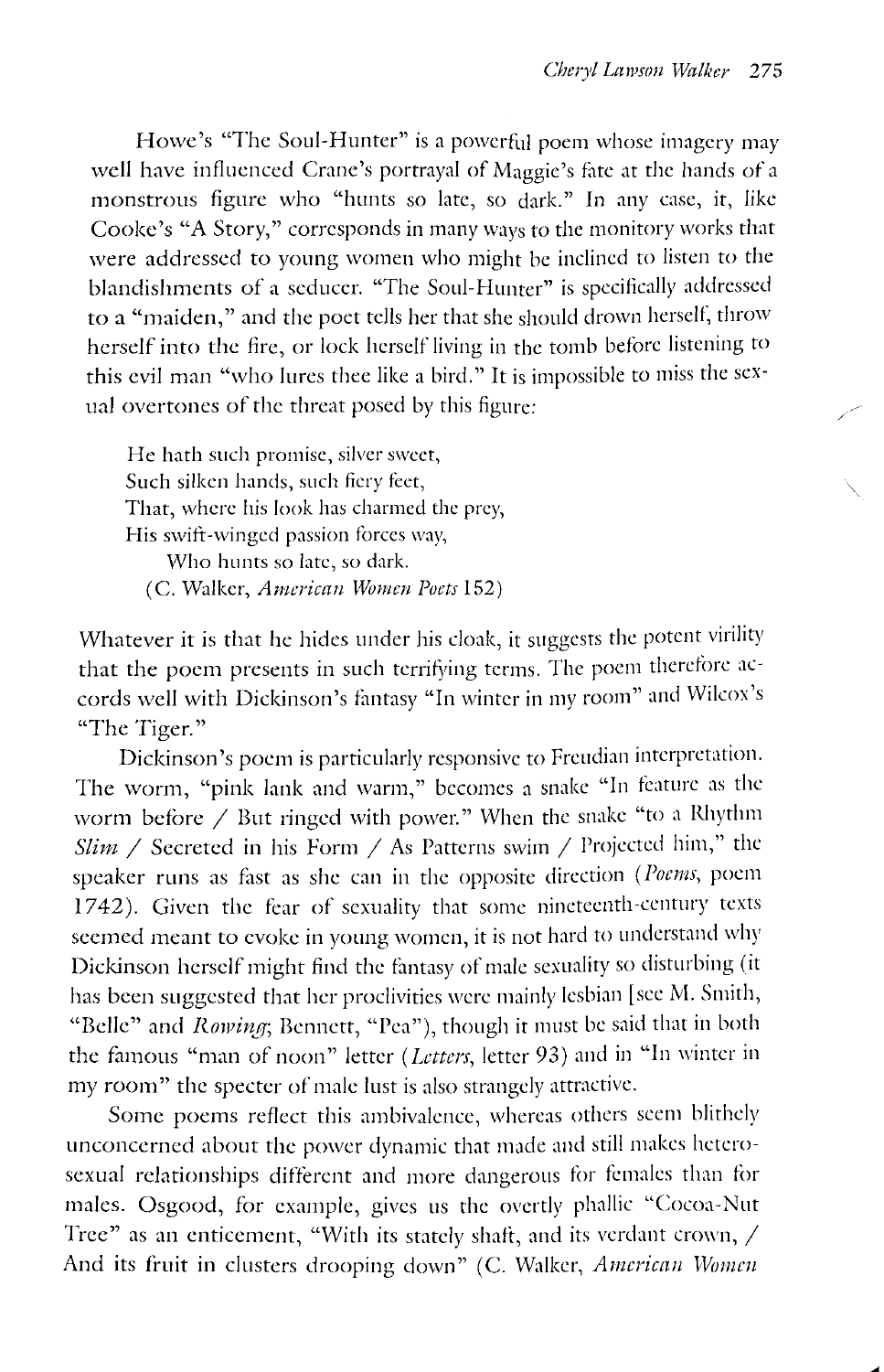*Poets* Ill). As I discuss in more detail in my book *The Nightingale)s Bur*den (40-41), like the Indian maiden who is imagined as lying beneath it, the speaker is clearly attracted to this symbol of male eroticism: "0, the lovely, the free,  $/$  The cocoa-nut tree,  $/$  Is the tree of all trees for me!" (C. Walker, *American Women Poets* 111).

Cooke (whom I overlooked in *The Nightingale's Burden*) offers some of the most salacious fare, and it is anybody's guess how she got away with the quite un-Victorian sentiments expressed by her speakers while remaining such a pillar of respectability. For example, "Semele" is striking both because it is unusually passionate and because its torrid address is so openly antimoral. One could assign a student to research the Greek myth, in which Semele, who has been badly advised by a disguised Hera, asks Zeus to appear to her in all his radiant divinity; when he does so, she is consumed by the fire of his lightning.

Cooke's "Semele" differs from the Greek version because she already seems to know the consequences of her choice:

Burn, as the leaping fire A martyr's shroud; Burn, like an Indian pyre, With music fierce and loud.

Come Power! Love calls thee,—come, with all the god endowed.  $(266 - 67)$ 

Though one might well discuss the influence of literary Romanticism on this poet, the poem is better understood in the context of nineteenth· century reformist medical literature in which women are granted sexual appetites or in Reynolds's context of the popular sensationalism that gave prominence to the lustful woman. In this demon-lover poem much of the imagery is sexually charged: "persuade the bud to flower," "come, with all the god endowed," "in dread and glory rise," "the altar waits thy torch" (266-67). One could even call this work, in contrast to the much more benign "Cocoa-Nut Tree," a poem of satanic phallus worship.

Cooke married the much younger Rollin Cooke: she was forty-six, he thirty. The marriage seems to have brought an end to her experiments with sexually subversive literature, yet only a few years earlier she had published in the *Galaxy,* a respectable journal, a poem entitled "In the Hammock" that was a startling departure from conventional middle-class mores. The speaker of the poem is swinging in a hammock and thinking about her love life. "I'm a hang-bird in her nest,  $/$  All with scarlet blos-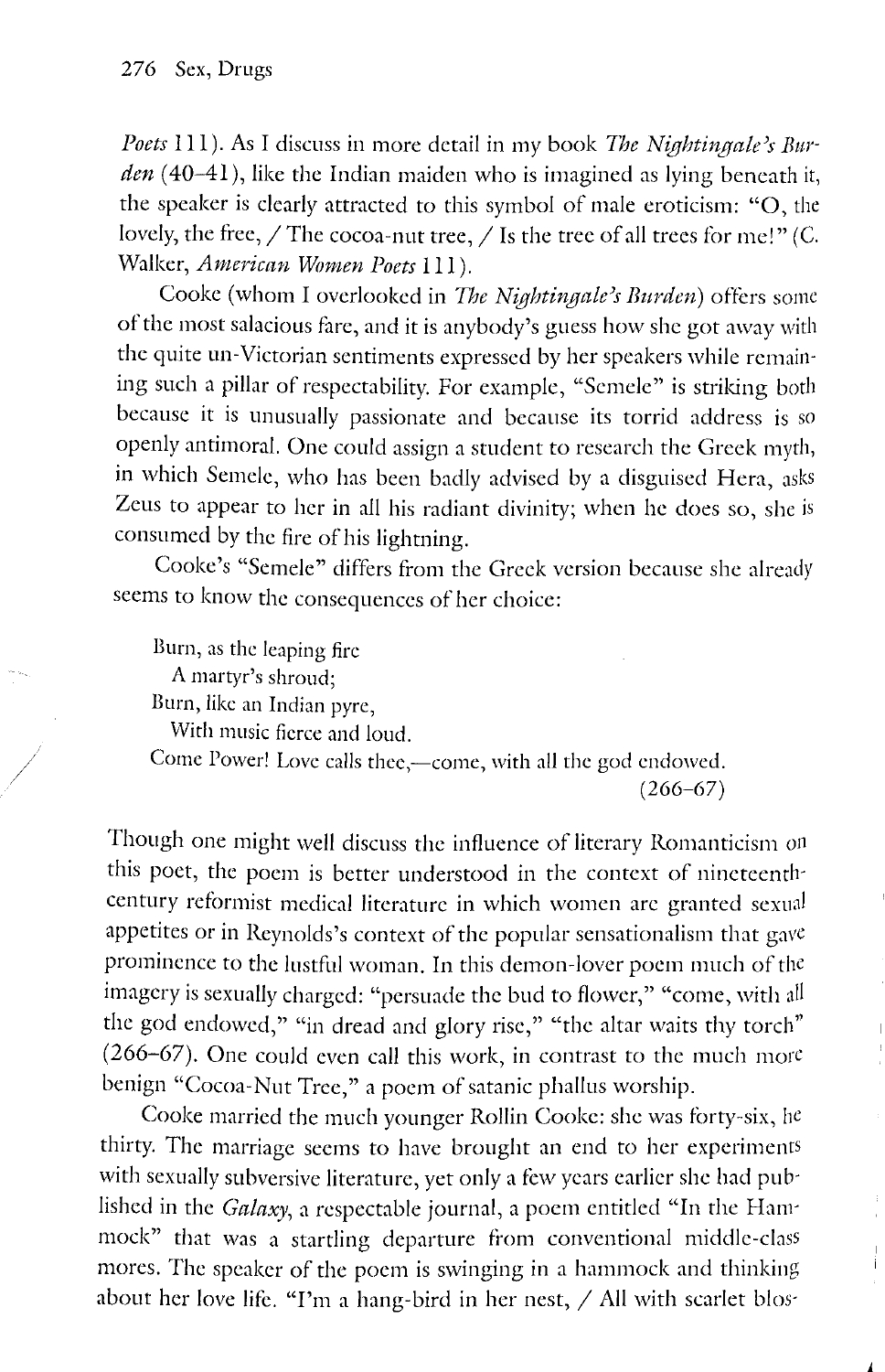soms drest, / Swinging where the winds blow free" (275). This young Latina contrasts herself with her more religious acquaintances, who spend their time in church. Though she has plenty of lovers-seven are tall; two are crooked, rich, and old-there is one with cold blue eyes who attracts her the most, possibly because (though small) he is the most indifferent. Obviously influenced both by the popular genre of dramatic monologue and by the new works coming from the West by such writers as Bret Harte and Ina Coolbrith, "In the Hammock" tells a racy story in a delicate but innovative form. Its heroine, who receives no moral indictment, explicit or implicit, from the poet, toys with ten lovers, mocks the Bridegroom provided by the convent, and fantasizes an illicit encounter with an earthy lover. She is indolent, self-indulgent, and unrepentant. In her scarlet regalia, she swings away in very immodest fashion. The ghost of masturbation hovers near: her cheek is pale, her eyes shine.

There will be plenty to talk about if students are asked to provide historical background about attitudes toward women and sexuality in the nineteenth century. This background provides a good basis tor discussing both conventional and unconventional poems. Cooke's "A Story" is conventional: it offers a moral fable in which a lovely flower (a gentian) has an encounter with a bee (a conventional figure for the lustful male). She is foolishly responsive to his entreaties and then deserted by him. Dickinson's bee poems, such as "Did the harebell loose her girdle" (poem 134), "Could I but ride indefinite" (poem 1056), and especially "A bee his burnished carriage" (poem 1351), provide excellent opportunities for comparison.

The range of attitudes in these poems about sexuality should help students resist the temptation to generalize about the past. It should be possible to get them to talk about their own attitudes, which are also likely to represent a range. Professors who have read some social history can provide contextual material to keep the discussion on track.

#### **Drugs**

While sexuality (both sublimated and overt) is an important issue in many nineteenth-century women's poems, drug use is much less central. Nevertheless, there are some interesting works that do focus on this matter. It will come as a surprise to many students that most of those addicted to opiates in the nineteenth century were women, many of them from the middle class. In *Substance and Shadow: Women and Addiction in the*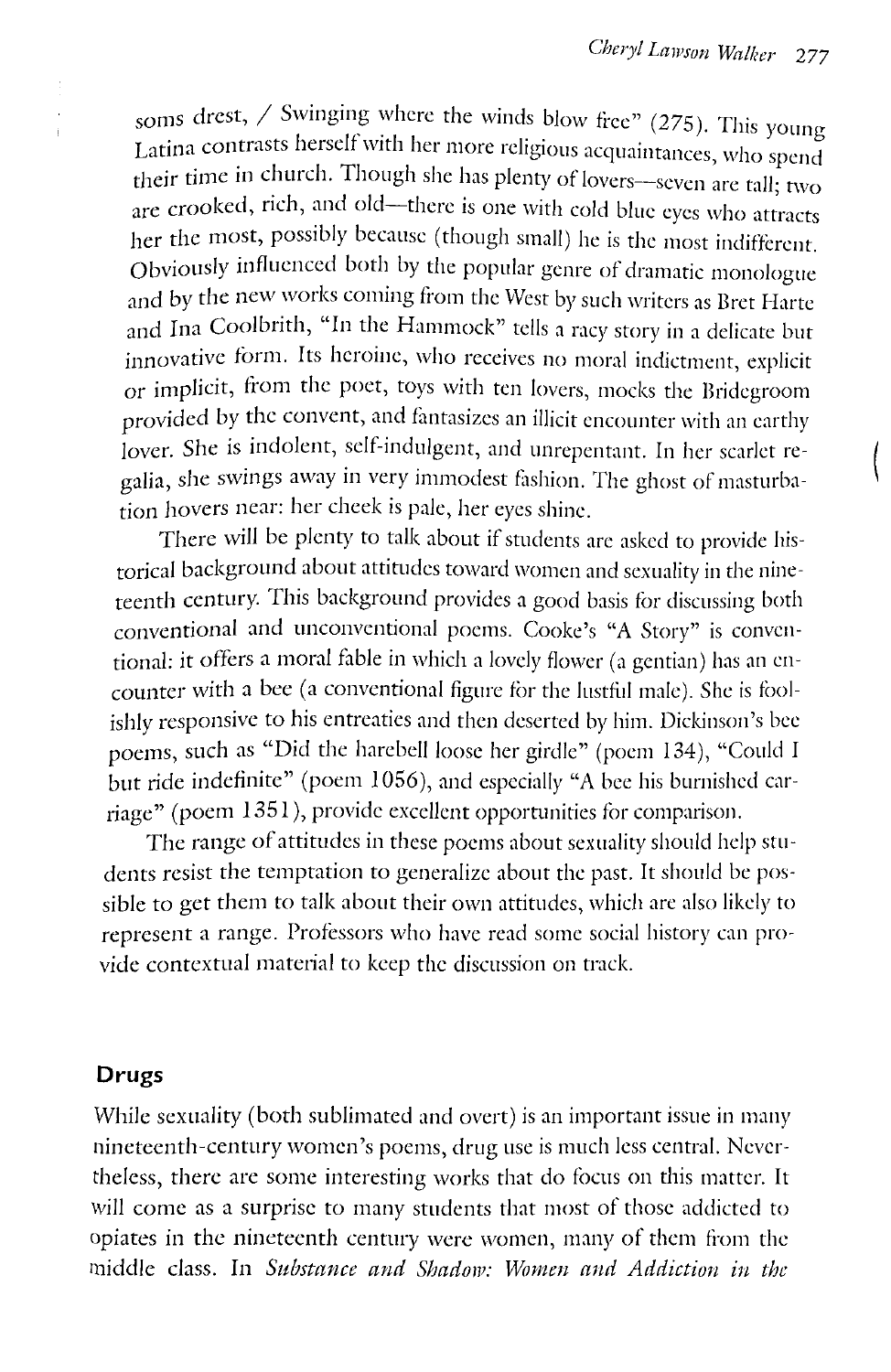# 278 Sex, Drugs

-· ··------··-- *:11* ..:;....\_ - ------~--

United States, Stephen Kendall writes, "For much of the twentieth cen- $U$ <sup>1</sup>  $\mu$  based  $\mu$  been known as a 'man's disease,' yet the majority of  $\mu$ tury address

 $(14)$ . David Courtwright claims that before 1900 "opium and morphine addiction was primarily an upper-class and middle-class phenomenon" (40), though Kendall argues to the contrary, that the physicians who treated such women tended to serve a more advantaged clientele. In any case, the quantitative data that we have available from the nineteenth century give us a picture of broad use among the privileged classes. In  $1871$ Alonzo Calkins described the typical addict as a high-toned lady "idly lolling upon her velvety fauteuil and vainly trying to cheat the lagging hours that intervene ere the 'clockwork tintinnabulum' shall sound the hour for opera or whist" (qtd. in Kendall 16). Though some women became addicted to opiates because of medical conditions for which such drugs were prescribed, boredom seems to have been a crucial catalyst for women seeking an escape from their humdrum lives. One anonymous lady admitted:

I am the last woman in the world to make excuses for my acts, but you don't know what morphine means to some of us, modern women without professions, without beliefs. Morphine makes life possible. It adds to truth a dream. What more docs religion do? *(* qtd. in Courtwright 59)

Several comments might be made about this set of statements. In the first place, students should be aware that in the nineteenth century such drugs were legal for a long time, so this woman is not confessing to a crime. Even after drugs became regulated in some states (in the 1870s), it was easy enough for women to obtain a prescription, as Lily Bart does in Edith Wharton's *House of Mirth.* Nervous women were given morphine with nearly the same frequency that women today are prescribed Prozac. Secondly, this anonymous woman comes close to admitting that her desire for drugs comes from boredom. She has nothing to claim her attention, neither a job nor a passion for religion. Finally, she vacillates between suggesting that she has her morphine addiction under control (unlike other women she could name) and calling herself "morphine mad." She claims to have enough will power to keep herself from going beyond her daily allowance. But Lily Bart, who dies ffom an overdose in the end, also makes this claim.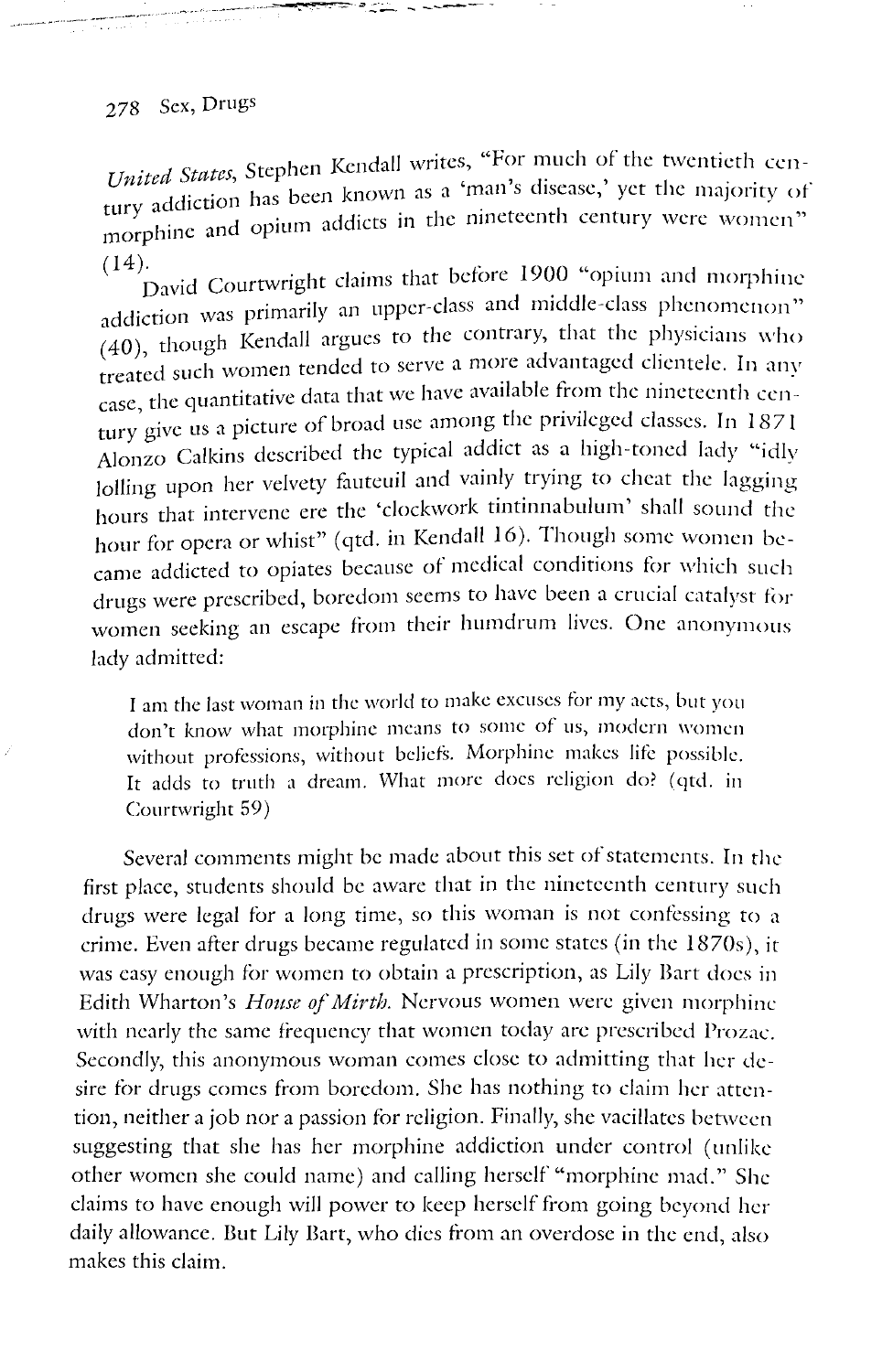This woman likely belonged to the upper middle class, but women in rural areas, not so well off, isolated and lonely, also sometimes found relief by taking drugs such as laudanum. In 1872 F. E. Oliver published a report concerning the drug usc of Massachusetts women, claiming that they had recourse to opium because they were

doomed, often, to a life of disappointment . . . and in the smaller and more remote towns, not infrequently, to utter seclusion, deprived of all wholesome social diversion ... opium being discreetly selected as the safest and most agreeable remedy. ( qtd. in Kendall 16)

Though prostitutes were another group who used drugs, the women who frequented opium dens, along with "the Chinaman, the laborer, and 'longshoreman,' the young man in society" (18), were usually women of high standing.

In his more statistical account of drug use by women in the nineteenth century, Courtwright tells us that housewives constituted the largest group of female addicts. Most became addicted between the ages of 25 and 45 and chose opiates because they could be used at home; that way others, even husbands, would not know about their secret vice. Opium and morphine addicts were disproportionately white, native born, and Southern, though drug use was also well-known in New England, Philadelphia, Chicago, and among the Chinese in the West. Courtwright estimates that between 150,000 and 300,000 women were using opiates at any given time during most of the nineteenth century. furthermore, he asserts:

The majority of nineteenth-century female addicts were married and therefore stayed at home. Unmarried female addicts were observed among domestics, teachers, actresses, and especially prostitutes. Another type, mentioned as early as 1832, was the harried society lady, who downed opium or morphine to steady her nerve and enhance her wit.  $(40 - 41)$ 

The material on women and drug addiction in the nineteenth century should help students find a context for such works as Maria White Lowell's "An Opium Fantasy" and Mary Tucker Lambert's "The Opium-Eater," both in *American Women Poets of the Nineteenth Century.* (Although Lambert is included in the Schomburg Library collection of black women's poetry, recent criticism has discovered that she was not the author of the poems included there; the actual author is Mary Eliza Perine Tucker Lambert, who was born in Alabama in 1838 and educated in New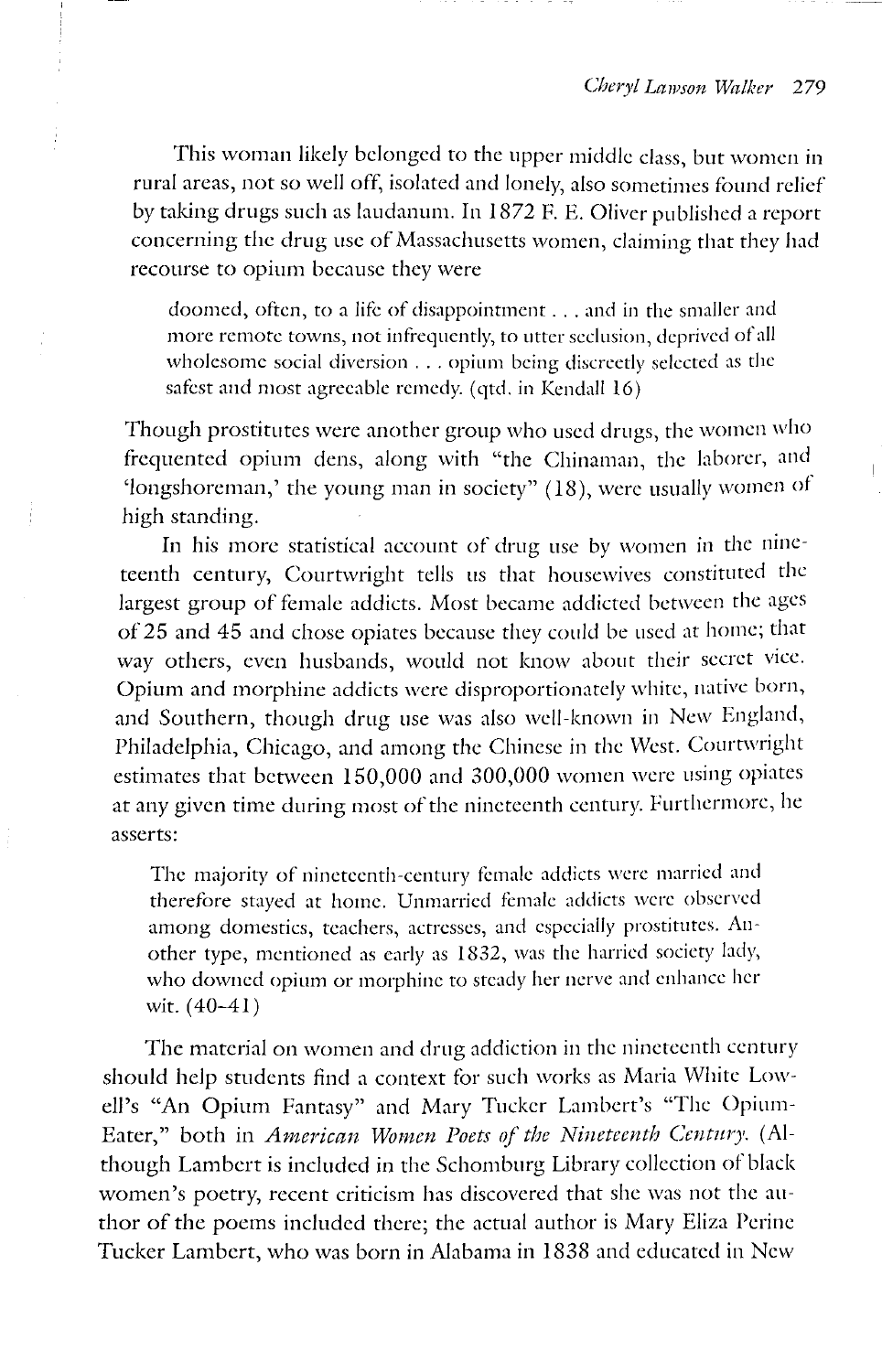York.) After her father and first husband lost their property in the Civil War, Lambert returned to New York, successfully selling her poetry and journalism (see J. Gray, "Passing"). "The Opium-Eater" clearly exemplifies the relief from the misery of their lives that some women found in opium. Its first-person narration contains no moralistic commentary about this practice, although in the second stanza the speaker raises a question about "inward sin":

Life's pathway to me is dreary, I am ill, and cold, and weary; Would my lonely walk were done, And my heavenly race begun.

Once all things to me were bright, Things that now seem dark as night: Is the darkness all within? Dark without from inward sin? (C. Walker, *American Women Poets* 310)

The answer implied is no, since the speaker points to age; to problems with her feet (corns), head, and teeth; as well as to her dismal prospect for the future.

This section, however, is preceded by the phrase "before taking a dose." The second part of the poem-"after taking a dose"-describes the transformation effected by the drug:

Ah! now I sit in bowers of bliss, Soothed by an angel's balmy kiss! Delicious languor o'er me stealing Is now my only sense of feeling. ( 311)

Each of her past miseries now reappears in a different guise. Her gray hair "is not so very grey," her teeth cause her no distress, and even her corns are nothing to make a fuss about. Students will no doubt see a degree of false optimism in the last line of the poem ("I know I'll never weep again" [ 311]) and may well want to talk about the insidious sense of confidence that attracts people even today to the roseate high of cocaine or ecstasy.

Like "The Opium-Eater," Lowell's "An Opium Fantasy" puts more emphasis on the pleasures of opium than on its harmful effects:

Soft hangs the opiate in the brain, And lulling soothes the edge of pain,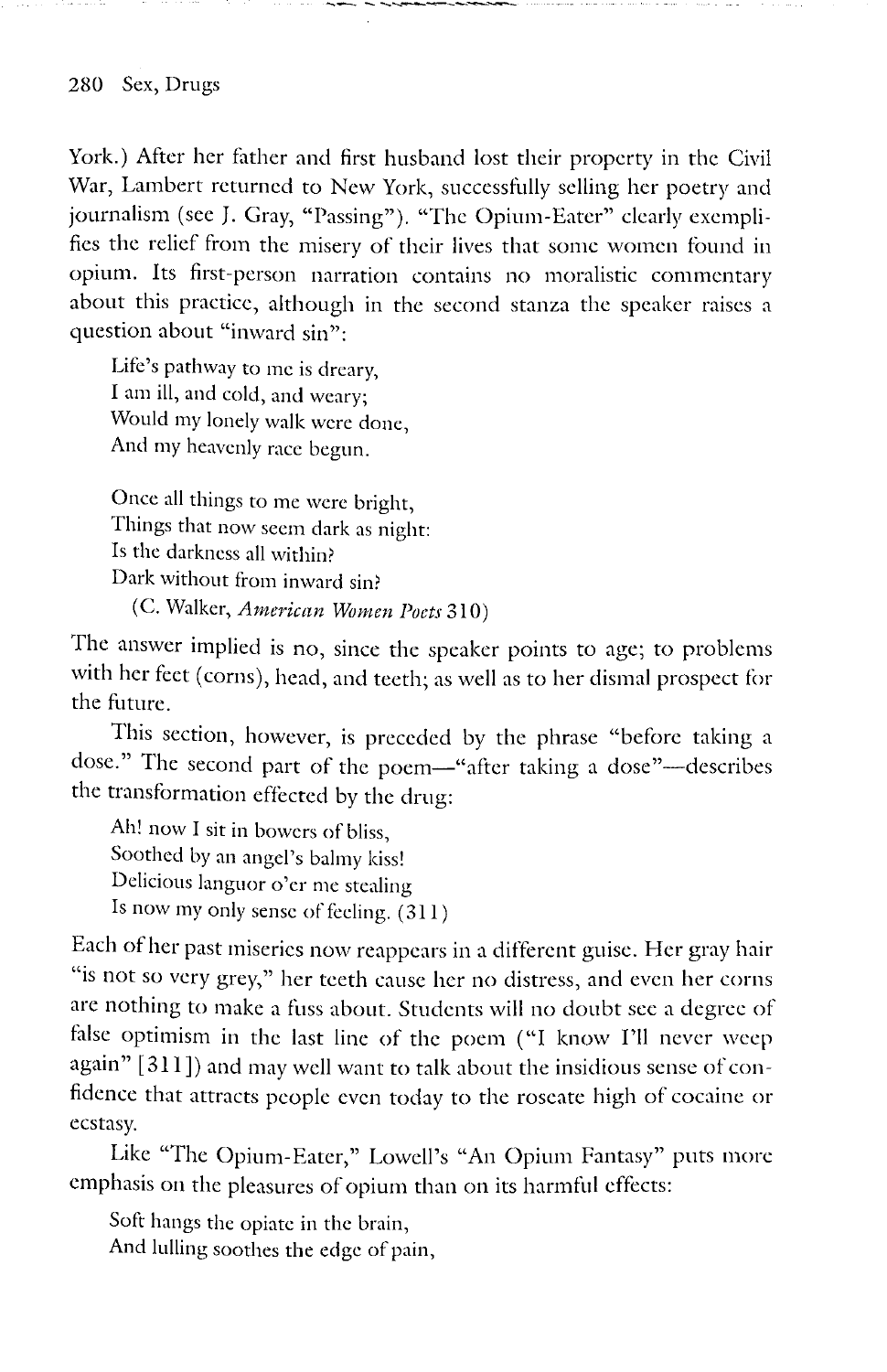Till harshest sound, far off or ncar, Sings floating in its mellow sphere. (C. Walker, *American Women Poets* 196)

Because Maria White was married to James Russell Lowell, we know more about her than we do about Lambert. She was well educated and grew up in an intellectual, middle-class family. Her life was far from easy, however, and she died at the age of 32 after having seen each of her tour children die before her. Though Maria was active in several nineteenth-century reform movements, including abolition and temperance, she does not seem to equate the use of opium with intemperate behavior. If anything, Lambert raises more questions about it than she does. One suspects that Maria's ill health may have drawn her to the use of opium.

In any case, Lowell's poem demonstrates a more sophisticated use of language than Lambert's. There arc memorable lines and images that may have influenced Dickinson, as I have argued elsewhere ("Dickinson" 189-93). Like Dickinson, Lowell renders her experience impressionistically:

What wakes me from my heavy dream? Or am I still asleep? Those long and soft vibrations seem A slumberous charm to keep. (196)

In the context of opium usc, "those long and soft vibrations" could easily refer to the drug experience itself, but since Lowell mentions the owl as the prince of poppies in later stanzas, they might also refer to the call of the owl. The most memorable lines are those in the third stanza, where time seems to be stopped and distance (space) unrolls "Like silver balls, that, softly dropped, / Ring into golden bowls" (197). Here Lowell captures the disorientation that drugs often induce; at the same time she creates a mysteriously compelling analogy that carries us beyond the physical effects of the opium into the realm of the aesthetic.

### **Mingling Spirits**

Nineteenth-century women poets wrote many passionate poems about the convergence of human and divine energies, some quite mystical and others more traditional. Since many students in my classes have an interest in religion, I often include explicitly religious poems. Indeed, all the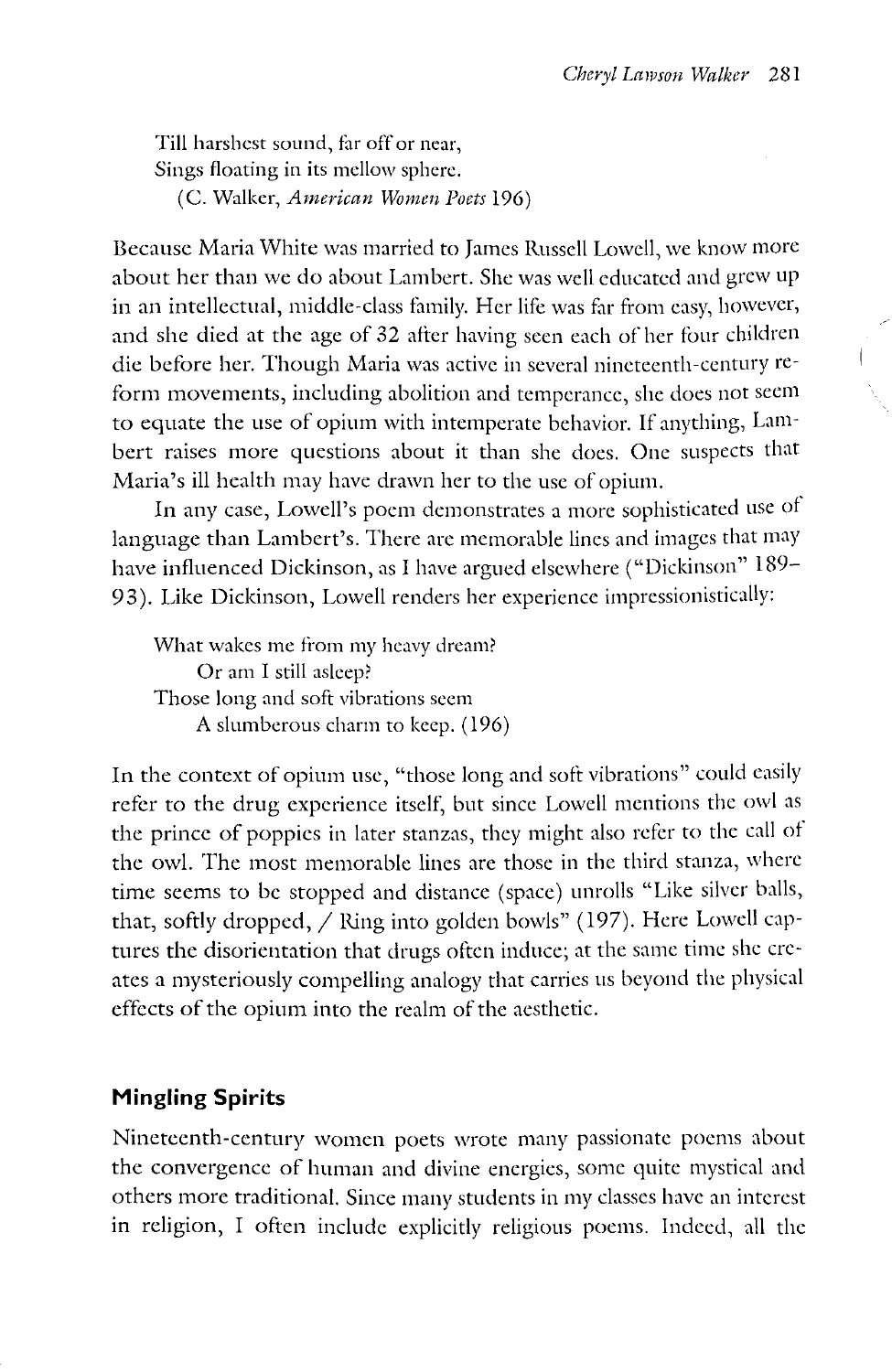poems considered in this essay are in some sense about ecstasy-emotional, sexual, narcotic, spiritual-so one might also offer a section on nontraditional religious expression and its foundation in Catholic, evangelical, liberal, Jewish, and Native American cultural contexts. A selection of poems that feature such expression might include the following: Elizabeth Oakes Smith's "Strength from the Hills," Rose Terry Cooke's "Schemhammphorasch" and "An End," Emma Lazarus's "The New Ezekiel," E. Pauline Johnson's "Shadow River, Muskoka," Louise Imogen Guiney's "Borderlands," and Ella Wheeler Wilcox's "As by Fire." In her anthology *Nineteenth-Century American Women Writers,* Karen Kilcup lists works by topic, including "Literature of the Spirit," and these readings also might help students develop a sense of context.

the party of the state of the South Council and

The two books that I sometimes place on reserve are Catherine L. Albanese's *America: Religions and Religion* and T. J. Jackson Lcars's *No*  Place of Grace: Antimodernism and the Transformation of American Culture. Albanese's chapter "Original Manyness: Native American Traditions" will help students understand some of the background to Johnson's poem. I find that many students are interested in Native American culture, but Albanese is also a good resource for American Judaism (sec Cooke's "Schemhammphorasch" and Lazarus's "The New Ezekiel") and liberal religious traditions such as those that influenced Oakes Smith and Wilcox. Lears is helpful as a background to the work of Guiney. His chapters "Medieval Vitality: The Erotic Union of Sacred and Profane" and "The Medieval Unconscious: Therapy and Protest" are useful for a consideration of the poems by Guiney and Wilcox. The remarks he makes, earlier in his book, about Guiney's militaristic vitality arc not particularly relevant here.

Several of these poems arc written in the voice of a woman who feels what Lears calls a "feverish yearning" for an encounter with the divine (161). Oakes Smith perfectly embodies the nineteenth-century woman Lears describes who longs to be freed from the tasteless actual. She had a strong mystical streak and believed that she could sense events before they happened. In 1887 she spent a year as a practicing minister to an independent congregation in Canastoga, New York. Her "Strength from the Hills," though it docs not emphasize its religious underpinnings, can be read as part of the liberal Protestant movement that sought to breathe new lite into the Puritan spirit of American culture. It recalls the Psalms, especially 95 and 121 ("I will lift up mine eyes unto the hills, from whence cometh my help" [King James Vers.]). Oakes Smith claims that in the hills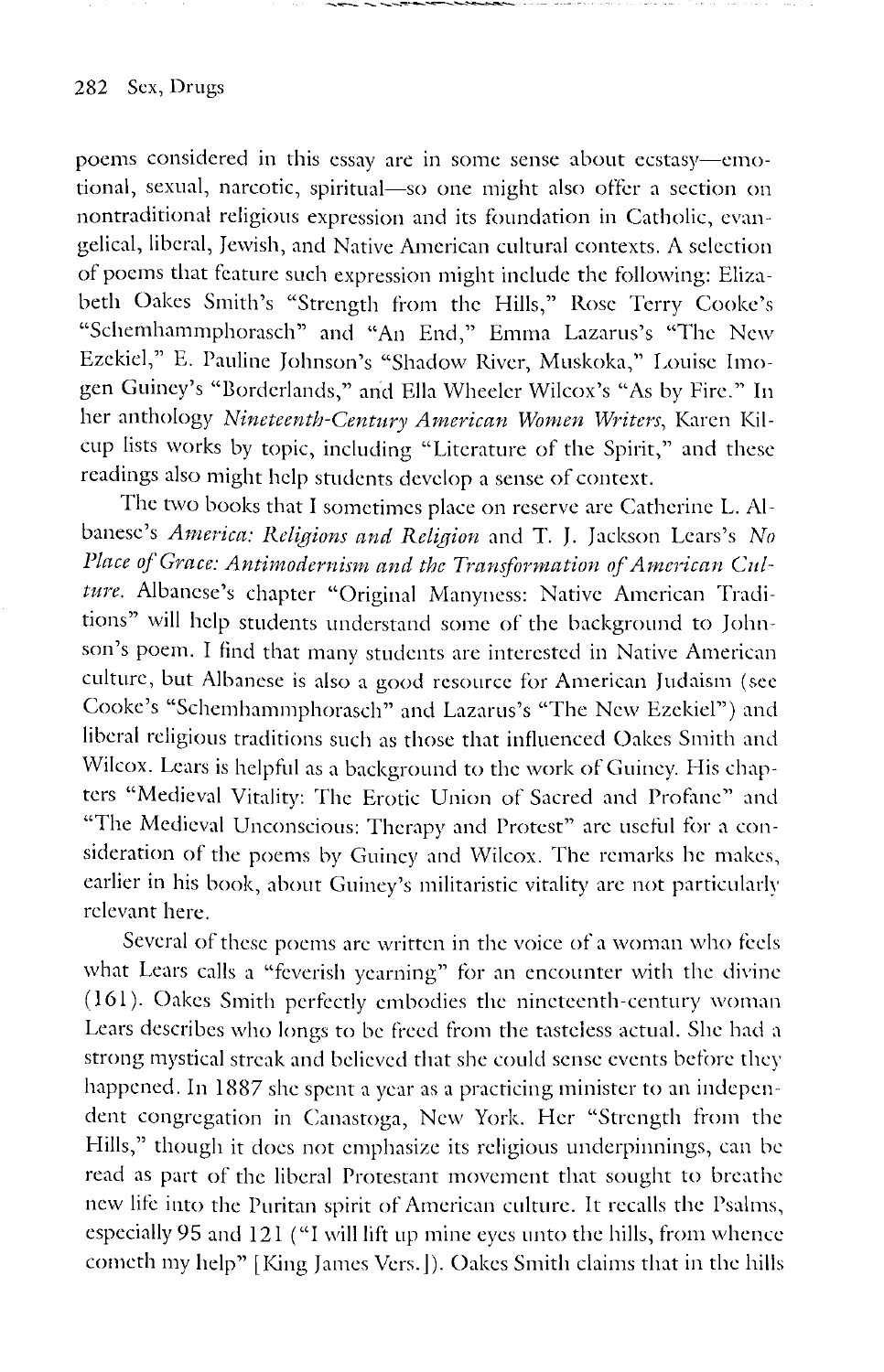God comes near, cleansing and reinvigorating the spirit that feels stagnant in bourgeois society:

Yet come unto the hills, the old strong hills, And leave the stagnant plain; Come to the gushing of the newborn rills As sing they to the main; And thou with denizens of power shall dwell, Beyond demeaning care; Composed upon his rock, mid storm and fell, The eagle shall be there. (C. Walker, *Anzei'ican Women Poets* 76-77)

According to Albanese, "One early sign of what liberalism would come to embody" was the universalist transcendentalism that clearly influenced Oakes Smith and Lazarus. Albanese writes:

For the Transcendentalists, intuition-the inner voice-became the key to the discovery of revelation; and nature, as the sacred space that evoked the inner perception of truth, was likewise privileged. Hence, both the inner space of the mind and the outer space of nature suggested for them the presence of a God who was immanent. ( 129)

Guiney's "Borderlands" also imagines the convergence of human and divine energies as occurring in nature, but her short poem, written in the 1890s, exemplifies a tar different strain in nineteenth-century poetry, that of Catholic mysticism. It imagines a walk in the evening that seduces with "a too divine alluring":

Yet in the valley, At the turn of the orchard alley, When a wild aroma touched me in the moist and moveless air, Like breath indeed from out Thee, or as airy vesture round Thee, Then was it I went faintly, for fear I had nearly found Thee, 0 Hidden, 0 Perfect, 0 Desired! 0 first and final Pair! (C. Walker, *American Womm l'octs* 405)

A Catholic and an amateur medievalist, Guiney found an audience among those who looked to Catholicism (and medieval Catholic mysticism) for the intensity of feeling that Protestantism seemed to lack. Lears describes this late-nineteenth-century pursuit of psychic regeneration as highly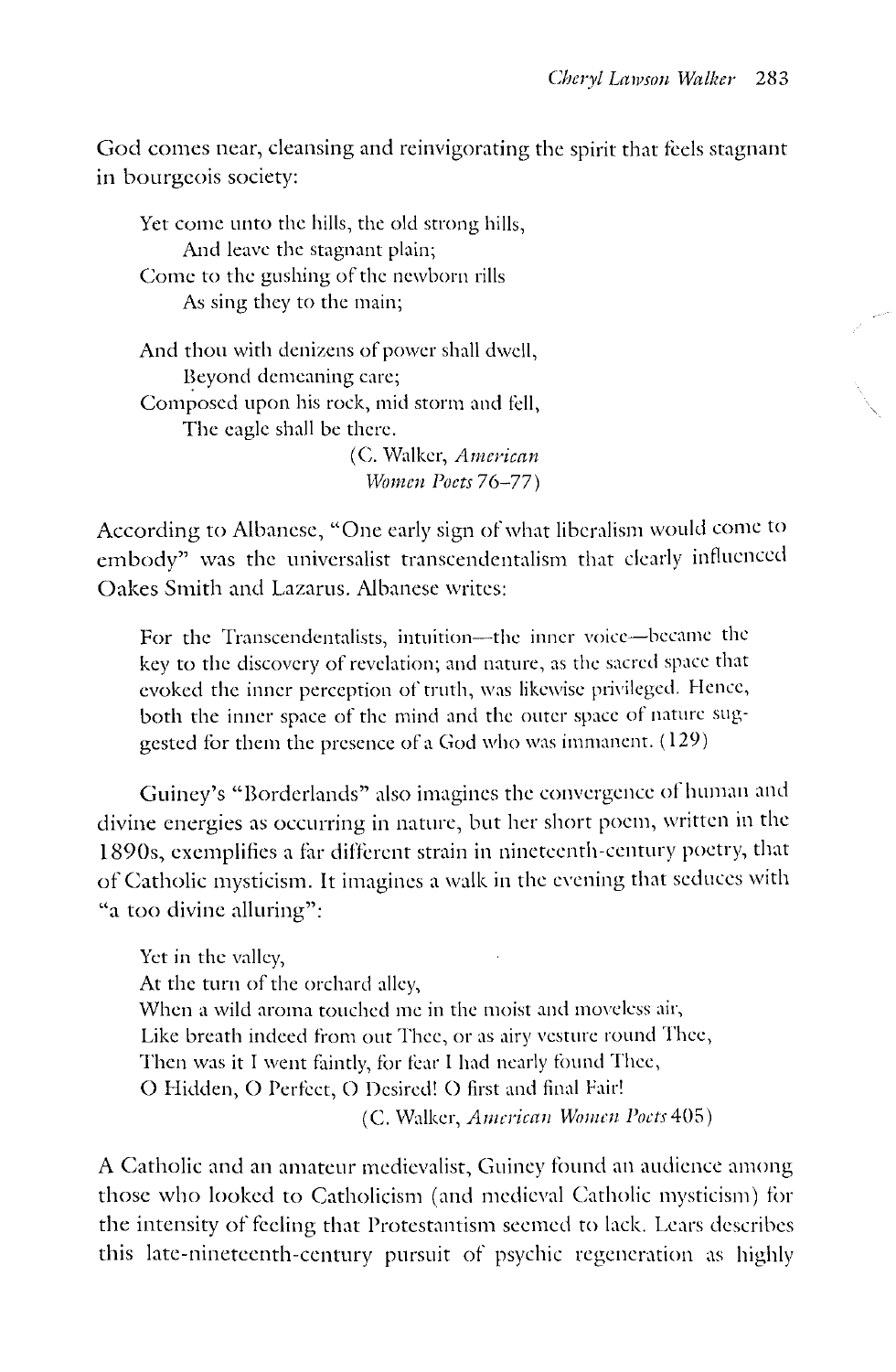eroticized. It especially drew female adherents: "Impatient with the stodginess of bourgeois virtue, many Americans imagined an ecstatic medieval piety-soaring to summits of spiritual exaltation, dropping to abysses of self-abasement, burning always with a white-hot flame" (161).

Wilcox's "As by Fire" is by contrast far more Puritan, especially in its emphasis on spiritual perfection as achieved by will or, as she puts it, "what we have resisted." Yet Wilcox, too, like the medieval vitalists whom Lears describes, uses the imagery of fire. At first, this fire is associated with her body: "This vigorous frame with healthful fervor burning" wages war with the spirit. However, in the end the image is elevated to the ranks of spirituality:

The very fire which seems sometimes so cruel Is the white light, that shows me my own strength. A furnace, fed by the divinest fuel It may become at length. (C. Walker, *American Women Poets* 346)

Lears's "white-hot flame" seems especially relevant here.

One could play Guiney's vitalist "Borderlands" off against the more Protestant poem of spiritual renewal by Wilcox. But another latenineteenth-century poem that provides similarity (in its themes of spirituality and nature) but also difference (in its cultural context) is Johnson's "Shadow River, Muskoka," recently republished in Kilcup's *Native American Women)s Writing* anthology. It begins:

A stream of tender gladness, Of filmy sun, and opal tinted skies; Of warm midsummer air that lightly lies In mystic rings, Where softly swings The music of a thousand wings That almost tones to sadness. (217)

As Kilcup points out, Johnson, of Mohawk descent, drew from both white and Indian literary traditions: "With a superb family library, welleducated and relatively affluent parents, and famous orator grandfather, Johnson was able to acquire a broad understanding of traditional English and Iroquois literature" (55). Students should find the discussion of Native American religious traditions in Albanese helpful. But in addition to representing Indian beliefs about the natural world (the "mystic rings" of summer air, for example), this poem is reminiscent of the work of Algernon Charles Swinburne, a British poet very popular in the late nineteenth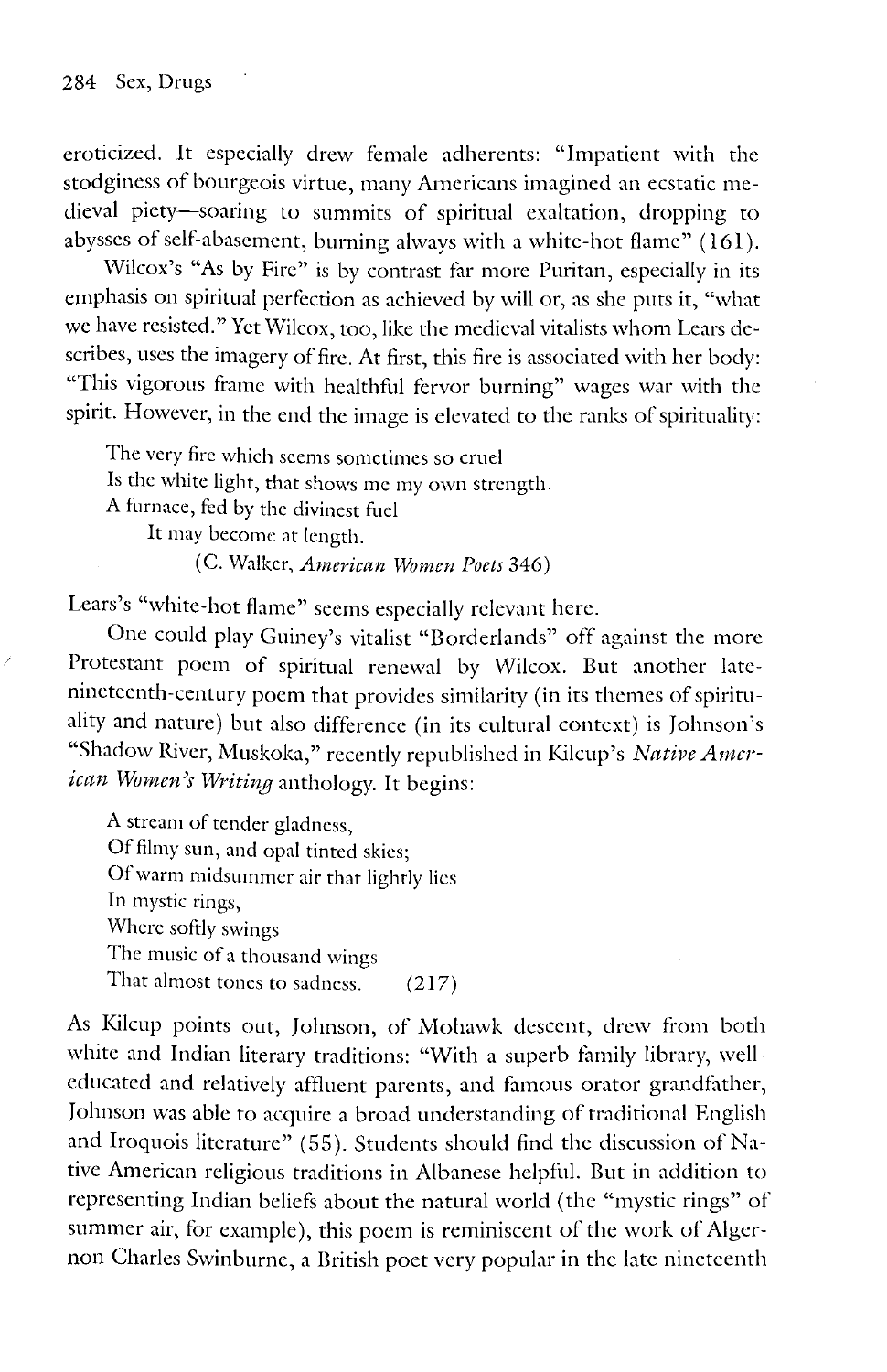century. The languorous sensuality, the multiple sequential rhymes, and the usc of expanding and contracting line lengths are all Swinburnian.

Judaism in America also needs to be explored in a transnational context. Both Lazarus's "The New Ezekiel" and Cooke's "Schemhammphorasch" (in Axelrod, Roman, and Travisano) address the rites and traditions of the Jews as they were conserved in the Diaspora. Albanese's chapter "Israel in a Promised Land: Jewish Religion and Peoplehood" emphasizes the conservative nature of Jewish practices as a defensive strategy against threats to the community. But she also suggests powerful connections between Jews and Americans, who saw themselves as people of a covenant, and between Jews and Native Americans, who were sometimes seen as descendants of the lost tribes of Israel.

"Schemhammphorasch," as the anthology note tells us (Axelrod, Roman, and Travisano 511-14 ), stands for the mystical name of God that cannot be spoken except by the angels. Though a Congregationalist, Cooke here longs for the key to the universe that the Talmud says was given by the angel Michael to Pali and by Pali to Moses:

If I could read Schemhammphorasch, My brain would burn with such a fire As lights the awful cherubim; My heart would burst with woe and ire, My flesh would shrivel and expire; Yea, God himself grow far and dim. (513)

But the speaker admits that she lacks the capacity to incorporate such knowledge, "For could I live, or love, or pray, / If I could read Schemhammphorasch?" (514). Thus she finds the mystical traditions of Judaism both tempting and intimidating. But she is not above appropriating some of its ideas for her own work in a manner familiar enough to us now but much more ecumenical than typical Congregationalism of her day.

"The New Ezekiel," by Emma Lazarus, also situates itself in Jewish culture, but Lazarus was born into a Sephardic Jewish family, and her poem expresses, unlike Cooke's, a personal sense of wrongs committed against Jews. Though she wrote, "Until we arc all free, we arc none of us free. Wherever we are free, we are at home" (C. Walker, American Women *Poets* 333), "The New Ezekiel" can be read as an early document of Zionism, dreaming as it does of Israel as the true Jewish home:

The Spirit is not dead, proclaim the word, Where lay dead bones, a host of armed men stand!